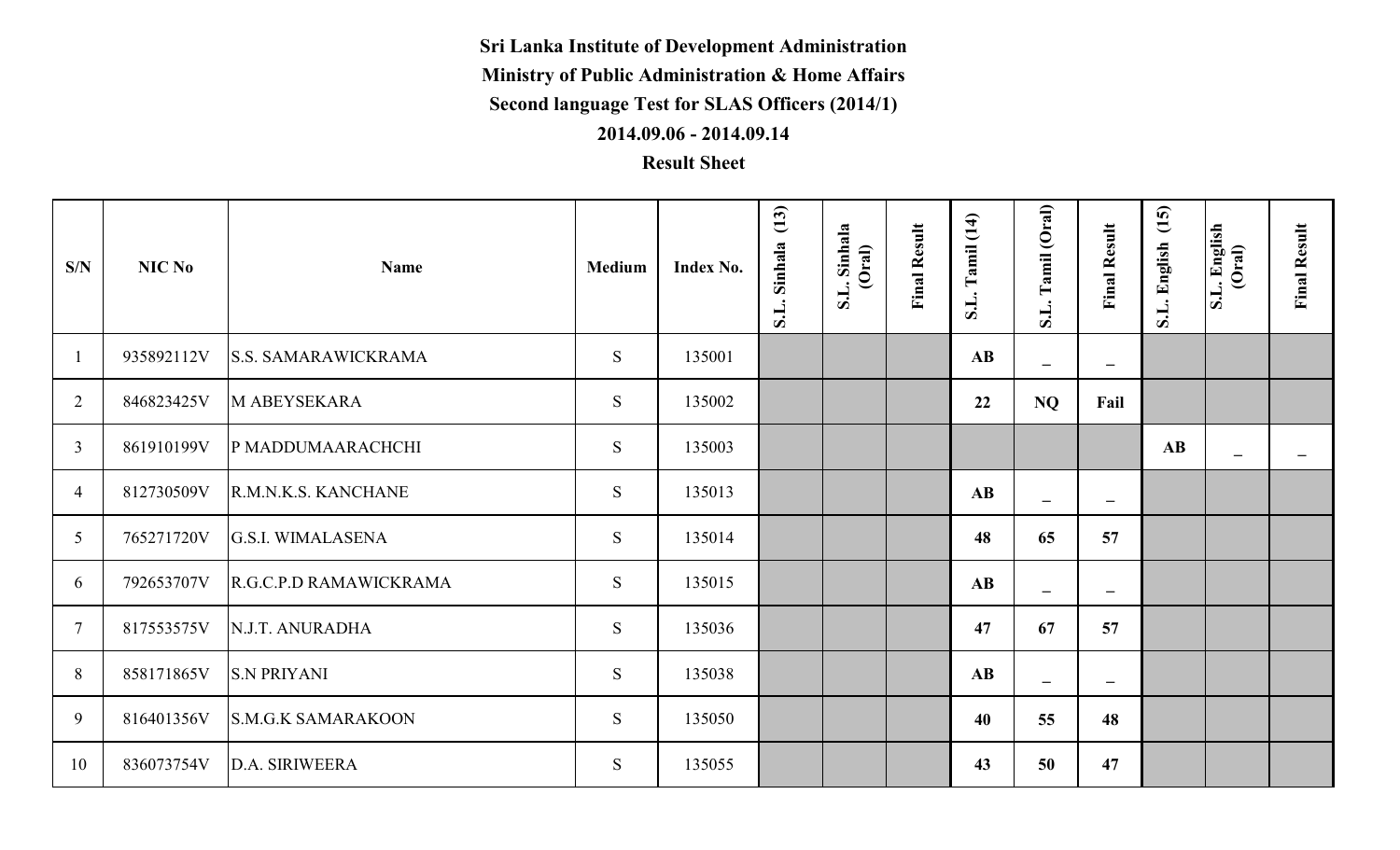| S/N | NIC No     | <b>Name</b>                     | <b>Medium</b> | Index No. | S.L. Sinhala (13) | S.L. Sinhala<br>(Oral) | <b>Final Result</b> | (14)<br><b>Tamil</b><br>$\overline{\mathbf{S}}$ . | Tamil (Oral)<br>S.L.           | <b>Final Result</b>      | (15)<br>S.L. English   | S.L. English<br>(Oral)   | <b>Final Result</b> |
|-----|------------|---------------------------------|---------------|-----------|-------------------|------------------------|---------------------|---------------------------------------------------|--------------------------------|--------------------------|------------------------|--------------------------|---------------------|
| 11  | 866621403V | H.B.M.W.H.K ABEYSINGHE          | S             | 135060    |                   |                        |                     | $\mathbf{A}\mathbf{B}$                            | $\equiv$                       |                          | $\mathbf{A}\mathbf{B}$ | $\overline{\phantom{0}}$ | $\qquad \qquad$     |
| 12  | 855930714V | M.D.M. KUMUDUNI                 | S             | 135062    |                   |                        |                     | $\mathbf{A}\mathbf{B}$                            | $\equiv$                       | $\overline{\phantom{m}}$ |                        |                          |                     |
| 13  | 865191634V | M.N. GUNAWARDENA                | S             | 135063    |                   |                        |                     | $\mathbf{A}\mathbf{B}$                            | $\equiv$                       | $\overline{\phantom{a}}$ |                        |                          |                     |
| 14  | 802914466V | <b>WDPC SAMARASEKARA</b>        | S             | 135066    |                   |                        |                     | $\mathbf{A}\mathbf{B}$                            | $\qquad \qquad \longleftarrow$ | $\qquad \qquad -$        |                        |                          |                     |
| 15  | 861484238V | <b>S.H.Y.S BORALASSA</b>        | S             | 135072    |                   |                        |                     |                                                   |                                |                          | $\mathbf{A}\mathbf{B}$ | $\sim$                   | $\equiv$            |
| 16  | 843190260V | <b>E.P.I.G PATHIRANA</b>        | S             | 135083    |                   |                        |                     | $\mathbf{A}\mathbf{B}$                            | $\equiv$                       | $\overline{\phantom{m}}$ |                        |                          |                     |
| 17  | 843511538V | N.B.S.A. NAYAKA BANDARA         | S             | 135085    |                   |                        |                     | 27                                                | <b>NQ</b>                      | Fail                     |                        |                          |                     |
| 18  | 853000221V | D.M.D.B.B. DISSANAYAKE          | S             | 135091    |                   |                        |                     | $\mathbf{A}\mathbf{B}$                            | $\overline{\phantom{m}}$       | $\overline{\phantom{m}}$ |                        |                          |                     |
| 19  | 811330469V | B.M.K.G. BANDARA                | S             | 135095    |                   |                        |                     | 40                                                | 65                             | 53                       |                        |                          |                     |
| 20  | 857873521V | K.M.R KAGGODA ARACHCHI          | S             | 135096    |                   |                        |                     | $\mathbf{A}\mathbf{B}$                            | $\equiv$                       | $\overline{\phantom{m}}$ |                        |                          |                     |
| 21  | 796641576V | M.H.B MALKANTHI                 | S             | 135098    |                   |                        |                     | 26                                                | <b>NQ</b>                      | Fail                     |                        |                          |                     |
| 22  | 833503731V | P.S.P. PERERA                   | S             | 135100    |                   |                        |                     | 41                                                | 63                             | 52                       |                        |                          |                     |
| 23  | 863380928V | <b>I.G.A.R.S.I IHALA GEDARA</b> | S             | 135101    |                   |                        |                     | $\mathbf{A}\mathbf{B}$                            | $\overline{\phantom{m}}$       | $\overline{\phantom{m}}$ |                        |                          |                     |
| 24  | 822550410V | A.L.K.M.M.P BANDARA             | S             | 135108    |                   |                        |                     | 25                                                | <b>NQ</b>                      | Fail                     |                        |                          |                     |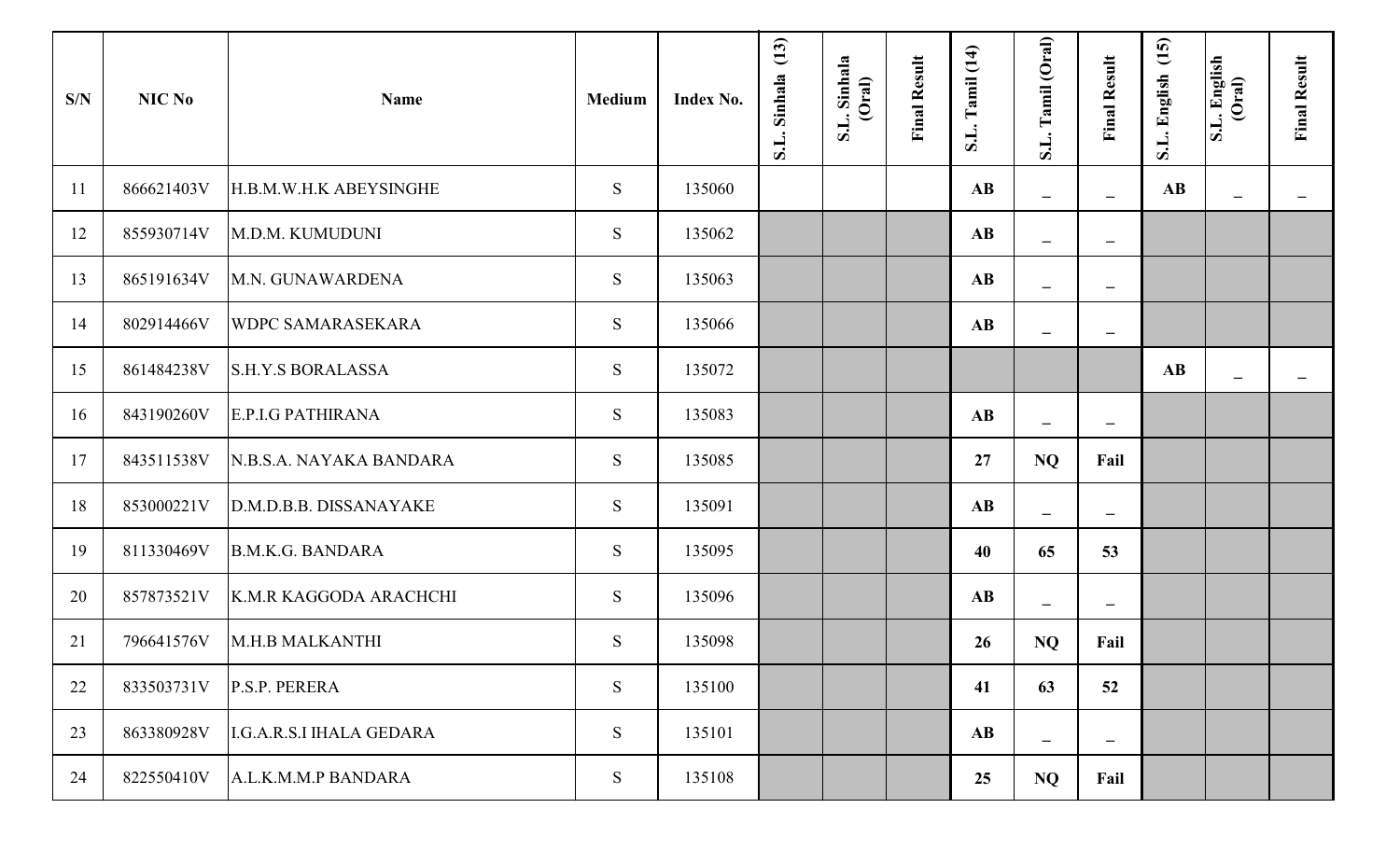| S/N | NIC No     | <b>Name</b>                | Medium | Index No. | (13)<br>S.L. Sinhala   | S.L. Sinhala<br>(Oral)   | <b>Final Result</b>      | S.L. Tamil (14)        | S.L. Tamil (Oral)        | <b>Final Result</b>          | (15)<br>S.L. English | S.L. English<br>(Oral) | <b>Final Result</b> |
|-----|------------|----------------------------|--------|-----------|------------------------|--------------------------|--------------------------|------------------------|--------------------------|------------------------------|----------------------|------------------------|---------------------|
| 25  | 877472779V | <b>S.A.N. DARSHANI</b>     | S      | 135111    |                        |                          |                          | $\mathbf{A}\mathbf{B}$ | $\overline{\phantom{m}}$ | $\qquad \qquad -$            |                      |                        |                     |
| 26  | 852650761V | <b>B.M.B.A JAYATISSA</b>   | S      | 135113    |                        |                          |                          | $\mathbf{A}\mathbf{B}$ | $\equiv$                 | $\overline{\phantom{0}}$     |                      |                        |                     |
| 27  | 852750790V | M.H.V.L.A. WIJAYAPALA      | S      | 135115    |                        |                          |                          | $\mathbf{A}\mathbf{B}$ | -                        | $\qquad \qquad -$            |                      |                        |                     |
| 28  | 868512806V | H.M.M.S. HERATH            | S      | 135116    |                        |                          |                          | $\mathbf{A}\mathbf{B}$ | $\overline{\phantom{m}}$ | $\qquad \qquad \blacksquare$ |                      |                        |                     |
| 29  | 842895618V | <b>T.A RANASINGHE</b>      | S      | 135121    |                        |                          |                          | 21                     | NQ                       | Fail                         |                      |                        |                     |
| 30  | 852853409V | H.T.W CHATHURANGA          | S      | 135122    |                        |                          |                          | $\mathbf{A}\mathbf{B}$ | $\overline{\phantom{0}}$ | -                            |                      |                        |                     |
| 31  | 837181208V | <b>K.G.N SANDAMALI</b>     | S      | 135124    |                        |                          |                          | $\mathbf{A}\mathbf{B}$ | $\overline{\phantom{0}}$ | $\overline{\phantom{0}}$     |                      |                        |                     |
| 32  | 860182130V | <b>T.N AMMON</b>           | S      | 135127    |                        |                          |                          | $\mathbf{A}\mathbf{B}$ | $\overline{\phantom{m}}$ | $\qquad \qquad -$            |                      |                        |                     |
| 33  | 800920604V | H.P.A.G. HEWA PATHTHINIGE  | S.     | 135128    |                        |                          |                          | $\mathbf{A}\mathbf{B}$ | $\overline{\phantom{m}}$ | $\overline{\phantom{0}}$     |                      |                        |                     |
| 34  | 781293458V | A JAYAKODY                 | S      | 135129    |                        |                          |                          | $\mathbf{A}\mathbf{B}$ | $\overline{\phantom{m}}$ | $\qquad \qquad -$            |                      |                        |                     |
| 35  | 866123039V | <b>R SIVAKAMY</b>          | T      | 135503    | 43                     | 65                       | 54                       |                        |                          |                              |                      |                        |                     |
| 36  | 842410487V | <b>M.S MOHAMED RAZZAN</b>  | T      | 135523    | $\mathbf{A}\mathbf{B}$ | $\overline{\phantom{a}}$ | $\overline{\phantom{m}}$ |                        |                          |                              |                      |                        |                     |
| 37  | 852850400V | <b>G.A.K.M.A KARIAPPER</b> | T      | 135525    | $\mathbf{A}\mathbf{B}$ | $\overline{\phantom{a}}$ | $\overline{\phantom{m}}$ |                        |                          |                              |                      |                        |                     |
| 38  | 843490468V | <b>S PRAGASH</b>           | T      | 135528    |                        |                          |                          |                        |                          |                              | 51                   | 50                     | 51                  |